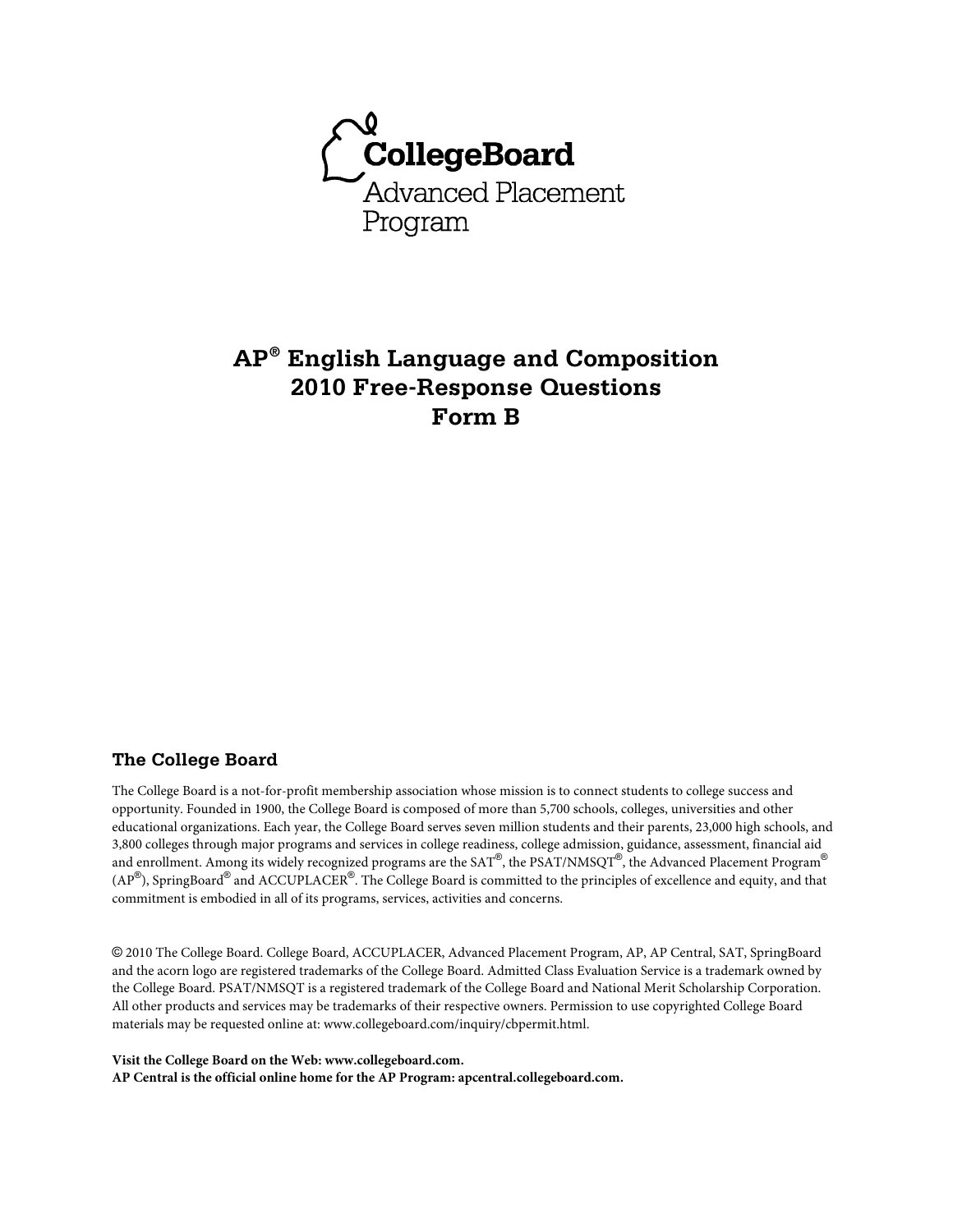# **ENGLISH LANGUAGE AND COMPOSITION SECTION II Total time—2 hours**

#### **Question 1**

(Suggested time—40 minutes. This question counts for one-third of the total essay section score.)

**Directions:** The following prompt is based on the accompanying six sources.

This question requires you to synthesize a variety of sources into a coherent, well-written essay. When you synthesize sources, you refer to them to develop your position and cite them accurately. *Your argument should be central; the sources should support the argument. Avoid merely summarizing sources.*

Remember to attribute both direct and indirect references.

#### **Introduction**

In much of the world, the time that regulates our lives is altered by daylight saving time. Each year, we set our clocks back an hour in the fall and then move them forward an hour in the spring. This annual shift is thought to have been invented by Benjamin Franklin, who in 1784 wrote a letter to a French journal suggesting that Parisians could economize on candles if they simply woke up earlier during the summer. Daylight saving time was adopted by the United States in the twentieth century and is regulated by the federal government. Even though daylight saving time has been widely adopted, it still has detractors.

### **Assignment**

Read the following sources (including the introductory information) carefully. **Then synthesize at least three of the sources into an essay that evaluates daylight saving time and offers a recommendation about its continued use.** 

You may refer to the sources by their titles (Source A, Source B, etc.) or by the descriptions in parentheses.

Source A ("Extra!") Source B (Longley) Source C (Prerau) Source D (graph) Source E (O'Connor) Source F (Kotchen)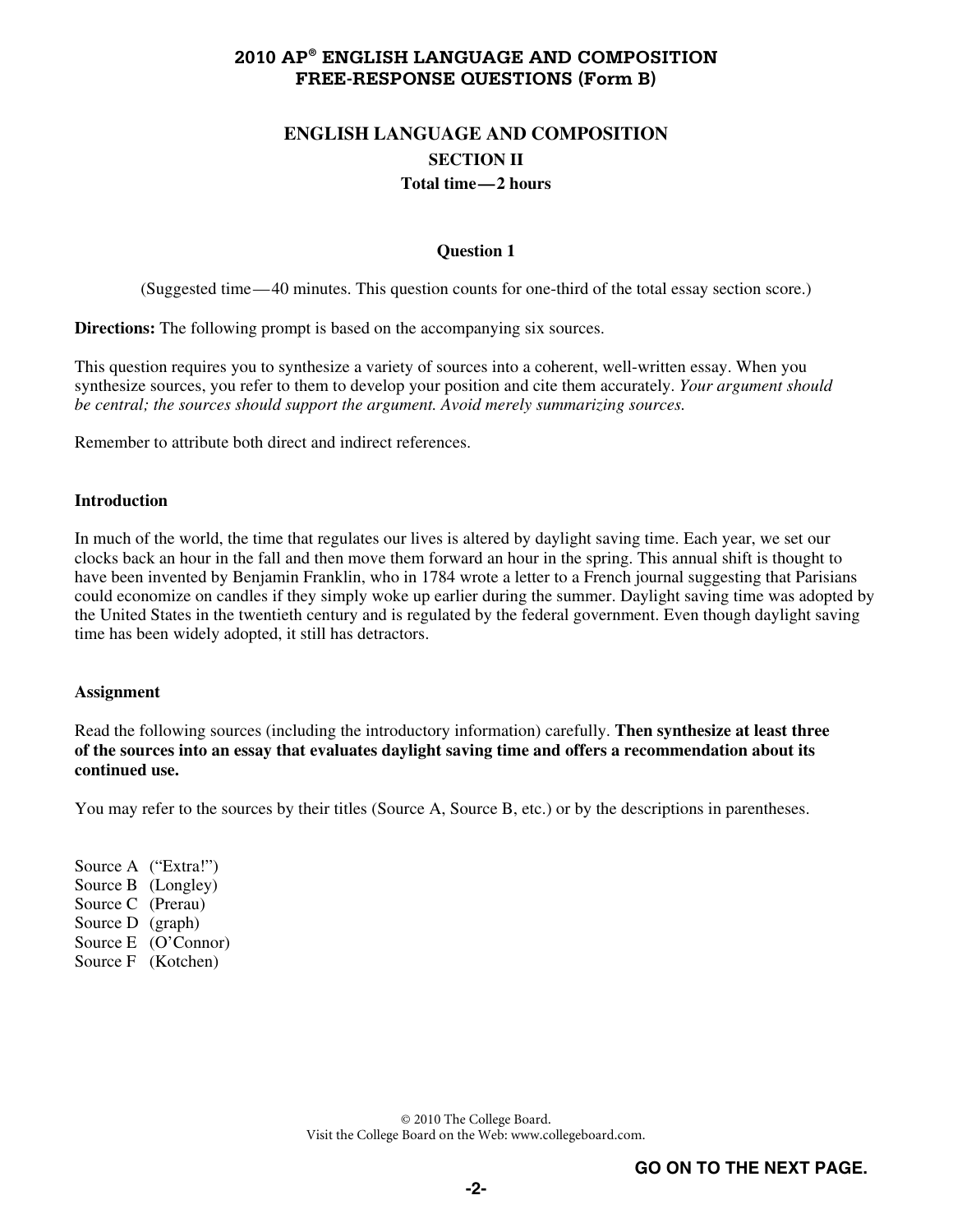#### **Source A**

"Extra!: Daylight-Saving Time." *CNN.com*. Cable News Network, 7 March 2007. Web. 8 Aug. 2007.

*The following is excerpted from an article on a news Web site.* 

**1918** - The U.S. first adopts daylight-saving time, in the same act that created standard time zones, in an effort to save energy during World War I. It didn't prove popular, and, as a result, it was repealed the following year.

**1942** - President Franklin D. Roosevelt instituted "war-time," a year-round daylight-saving time to save energy during World War II. After the year-round shift ended in 1945, many states adopted their own summer time changes.

**1966** - Congress established a national pattern for summer time changes with the Uniform Time Act. The act came in response from the transportation industry, which demanded consistency across time zones. The U.S. Department of Transportation now oversees time changes in the United States.

**1973** - An oil embargo by the Organization of Petroleum Exporting Countries led Congress to enact a test period of year-round daylight-saving time in 1974 and 1975. The test period was controversial; it ended after complaints that the dark winter mornings endangered children traveling to school. The U.S. returned to summer daylight-saving time in 1975.

**1986** - The Federal law is amended to start daylight-saving time on the first Sunday in April, beginning in 1987. The ending date of daylight-saving time was never changed, and remained the last Sunday in October through 2006.

**2005** - On August 8, President Bush signs the Energy Policy Act of 2005 into law. Part of the act will extend daylight-saving time starting in 2007, from the second Sunday in March to the first Sunday in November.

**2007** - Daylight-saving time begins on Sunday, March 11 and ends on Sunday, November 4.

Courtesy CNN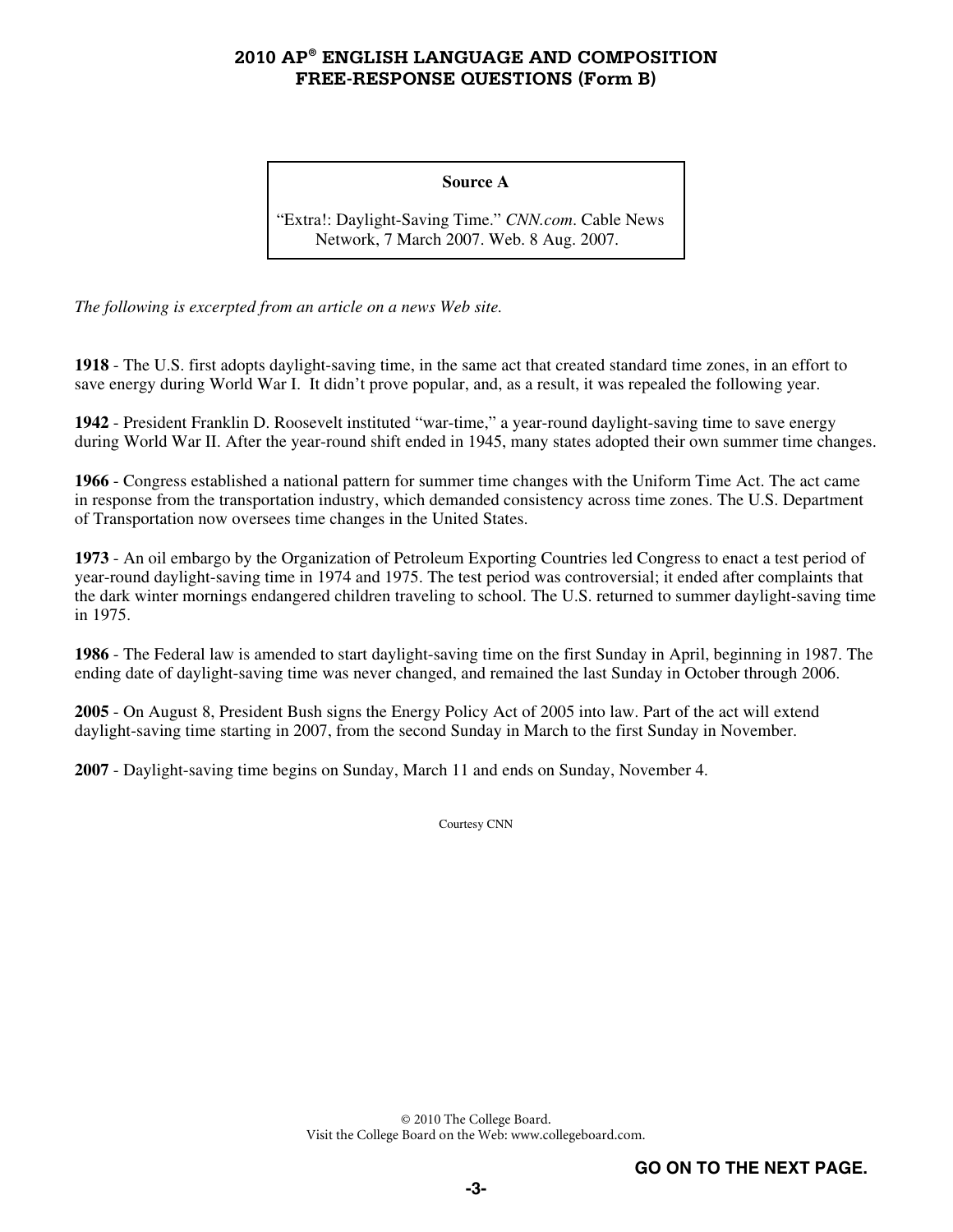#### **Source B**

Longley, Robert. "Energy Bill Would Extend Daylight Savings Time." *About.com*. The New York Times Company, 2008. Web. 17 Aug. 2009.

*The following is excerpted from an online article.* 

### **An extra month of "synthetic sunshine" every year**

Love it or hate it, America's annual observance of daylight savings time would be extended one additional month under a provision of the massive Energy Policy Act of 2005...

Daylight Saving Time—for the U.S. and its territories—is **NOT** observed in Hawaii, American Samoa, Guam, Puerto Rico, the Virgin Islands, the Eastern Time Zone portion of the State of Indiana, and by most of Arizona (with the exception of the Navajo Indian Reservation in Arizona). These states and territories remain on their local "standard" time throughout the year. . . .

Theory has it that daylight savings time promotes energy conservation. . . . Studies done in the 1970s by the U.S. Department of Transportation show that America's electricity usage is reduced by about one percent during each day that daylight savings time is in effect.

### **Also in the Energy Bill**

Other major provisions of the Energy Policy Act of 2005 include the allowance of oil drilling in an Alaska wildlife refuge and the creation of policies to shield makers of gasoline additives from future water contamination lawsuits.

The bill also provides \$12 billion in tax breaks and subsidies for energy companies . . . .

©2008 by Robert Longley (http://usgovinfo.about.com/od/consumerawareness/a/dstextend.htm). Used with permission of About, Inc., which can be found online at www.about.com. All rights reserved.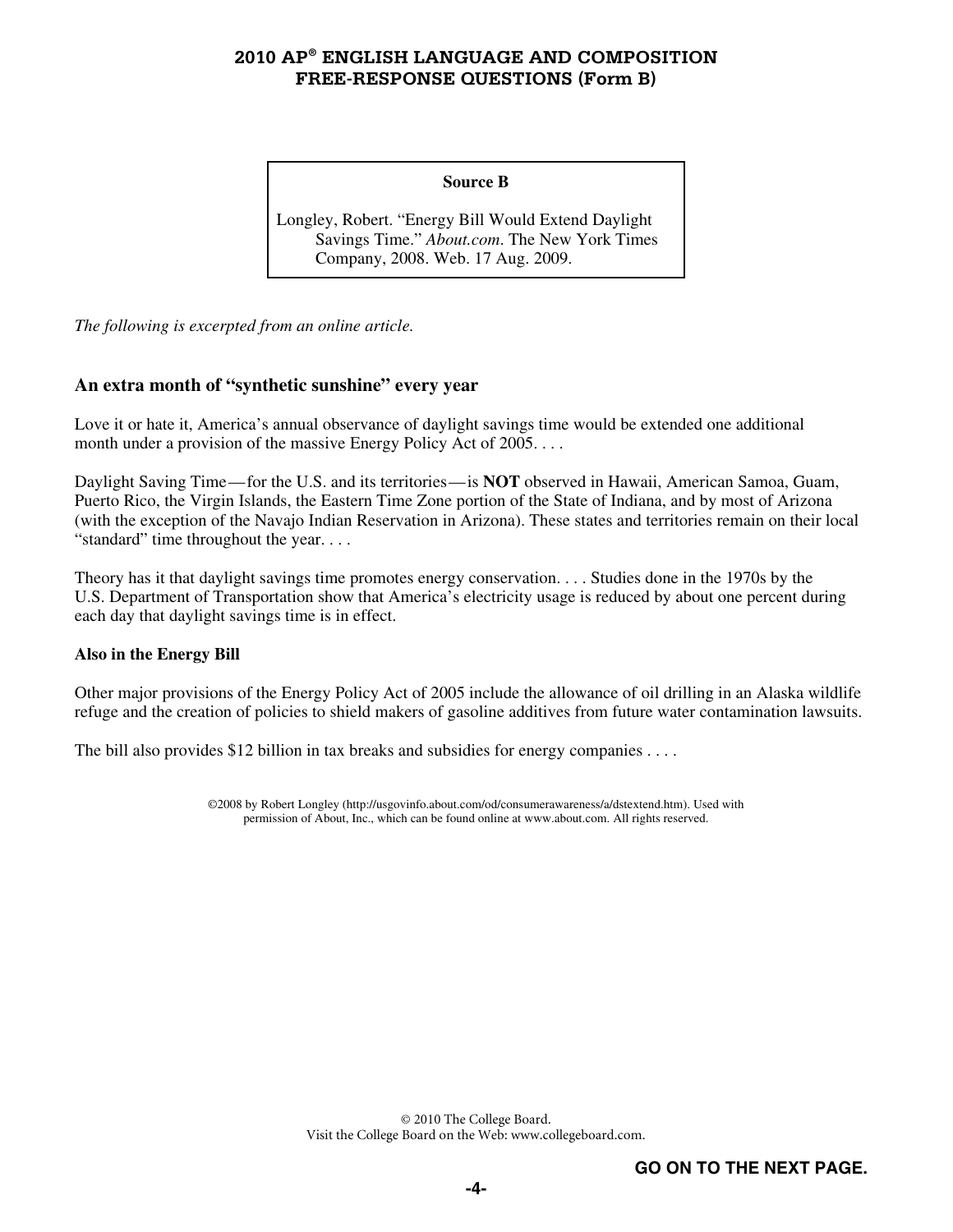#### **Source C**

Prerau, David. *Seize the Daylight: The Curious and Contentious Story of Daylight Saving Time*. New York: Thunder's Mouth, 2005. Print.

*The following is excerpted from a book about daylight saving time.* 

Using a variety of analytical techniques, the DOT [United States Department of Transportation] study assessed the impacts of DST [daylight saving time] in March and April and concluded that "modest overall benefits" might be realized in three primary areas—energy conservation, traffic safety, and reduced crime—by use of an eight-month DST system (March through October) rather than the Uniform Time Act's six-month DST system (May through October).

Most subsequent studies of the effects of daylight saving time, performed in the United States, Britain, France, Israel, Mexico, New Zealand, and other countries, have produced somewhat similar results to the DOT study, especially with regard to the benefits of DST for energy conservation and traffic safety. . . . The DOT concluded that the total electricity savings associated with DST amounted to about 1 percent in spring and fall, corresponding to national savings of forty to fifty megawatt hours per day.

DST also might affect home heating, air conditioning, and other forms of energy consumption. For example, the extra hour of light in the evening could cause an increase in recreational and shopping travel by automobile (and therefore an increase in gasoline consumption) that might not be offset by a corresponding decrease in the morning. On the other hand, more outdoor activities might save energy by decreasing the use of TV sets and appliances. The DOT did not detect any significant DST impact on these areas. . . .

Another area of DST impact is crime reduction. People generally feel safer in the daylight, and many types of crime are believed to be influenced by lighting conditions. For example, more light in the evening decreases the opportunity for street crime against people returning home from work. The DOT study found that violent crime in Washington, D.C., was reduced by 10 to 13 percent during periods of daylight saving time. . . .

The issue of DST remained quiescent in the U.S. for almost twenty years. But in the spring of 2005, with oil prices soaring and U.S. energy consumption growing, Congressmen Fred Upton of Michigan and Edward Markey of Massachusetts proposed an amendment to a mammoth Energy Policy bill that provided for a two-month extension to the daylight saving time period. . . .

The Upton-Markey amendment was passed by the House of Representatives by voice vote with general acceptance. However, when the proposal reached the Senate, some opposition surfaced, primarily from a new quarter, the U.S. airlines. The airlines had never before played a major role in the daylight saving time debate, but they were now concerned that the DST extension would put the U.S. significantly out of sync with the time in foreign countries. A two month extension would, for example, result in seven or eight weeks each year when the U.S. had DST while Europe did not. At many foreign airports, U.S. carriers have established fixed landing and takeoff time "slots" for which they cannot make short-term changes. Having to keep to these time slots during the U.S. DST extension would cause significant disruption to the airlines' schedules, and they anticipated a loss of many millions of dollars due to scheduling problems and lost connections for overseas flights.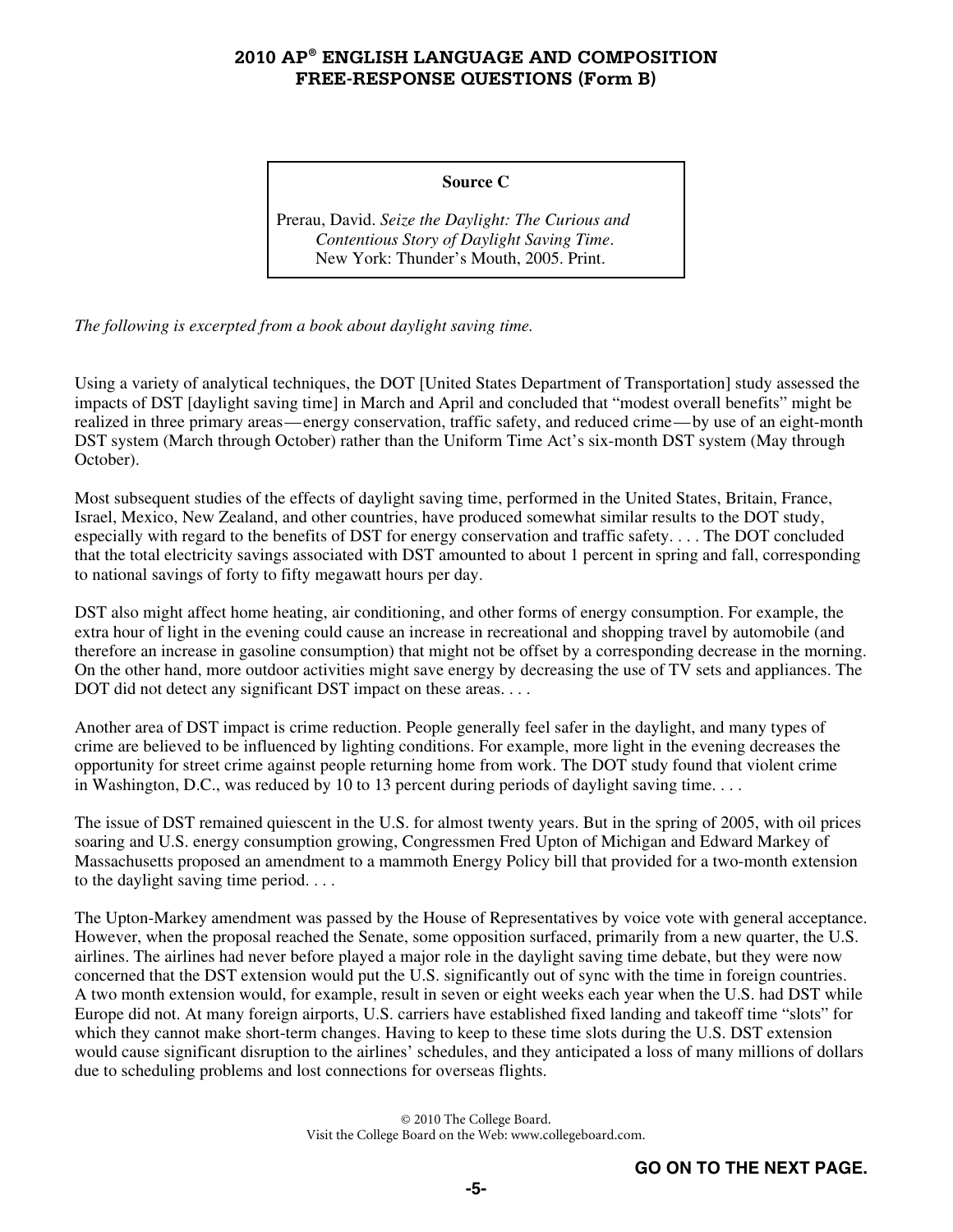#### **Source D**

Ferguson, Susan A., David F. Preusser, Adrian K. Lund, Paul L. Zador, and Robert G. Ulmer. "Daylight Saving Time and Motor Vehicle Crashes: The Reduction in Pedestrian and Vehicle Occupant Fatalities." *American Journal of Public Health* 85.1 (1995): 92-95. Print.

*The following is a graph from a public health journal.* 



\* For the purposes of this graph, the "Fall PM2 hour" refers to a single afternoon hour that is light during daylight saving time but that shifts to twilight with the resumption of standard time.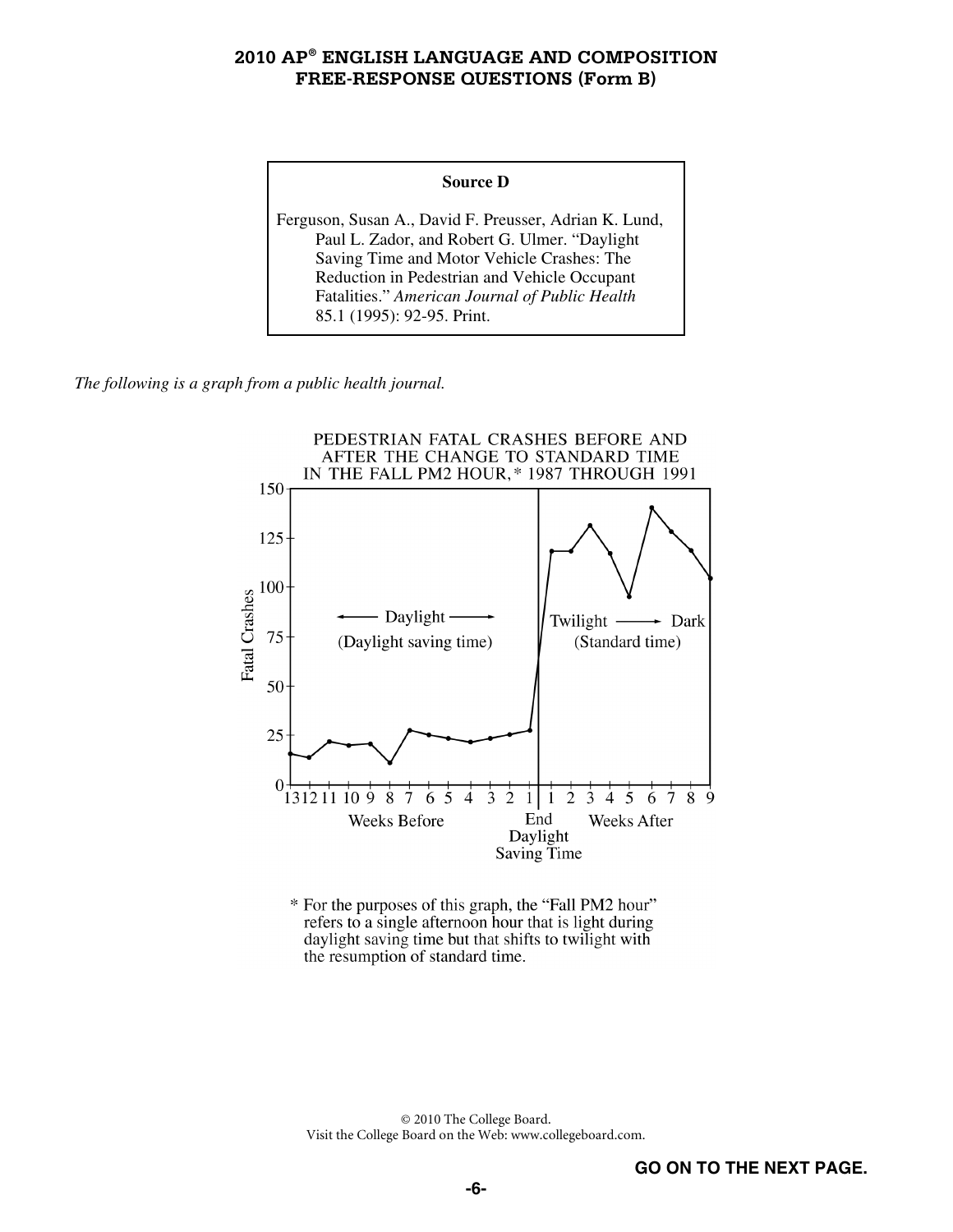#### **Source E**

O'Connor, Anahad. "Really? The Claim: Daylight Saving Time Can Affect Your Health." *New York Times*. New York Times, 10 Mar. 2009. Web. 17 Aug. 2009.

*The following is an online article from a national newspaper.* 

### **THE FACTS**

Daylight saving time, which began this week in most of the United States, has long been promoted as a way to save energy. Whether it does is still a matter of debate. But it does seem clear from studies that a one-hour time adjustment can have unintended health consequences.

It seems that when the clock is moved forward or back one hour, the body's internal clock—its circadian rhythm, which uses daylight to stay in tune with its environment—does not adjust. In a study of 55,000 people, for example, scientists found that on days off from work, subjects tended to sleep on standard time, not daylight time: their waking hour followed the seasonal progression of dawn.

In other studies, scientists tracked large groups of people for eight weeks at a time as they made the transitions to daylight time in spring and to standard time in autumn. They found that in spring, people's peak activity levels were more in tune with their body clock than with the actual clock. Studies suggest that this disconnect between body time and clock time can result in restlessness, sleep disruption and shorter sleep duration. Other studies have suggested links between time change and increases in heart attacks, suicides and accidents, though scientists say more study is needed.

### **THE BOTTOM LINE**

Daylight saving time is associated with sleep disruptions and possibly more serious consequences.

From *The New York Times*, © March 10, 2009. The New York Times. All rights reserved.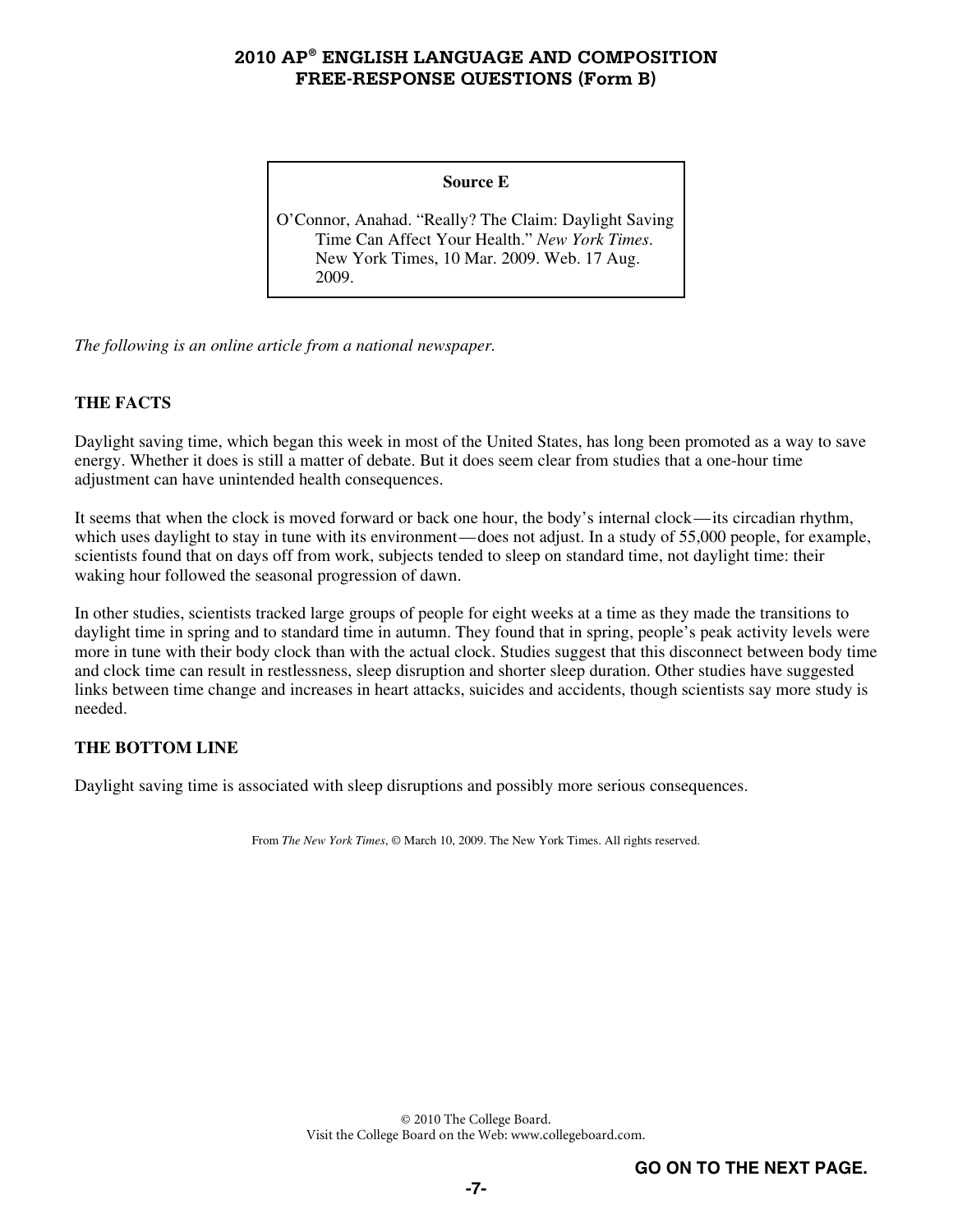#### **Source F**

Kotchen, Matthew J., and Laura E. Grant. "Does Daylight Saving Time Save Energy? Evidence from a Natural Experiment in Indiana" [Working Paper 14429]. *NBER Working Paper Series*. National Bureau of Economic Research, Oct. 2008. Web. 17 Aug. 2009.

*The following is excerpted from a working paper published by the National Bureau of Economic Research.* 

The history of DST has been long and controversial. Throughout its implementation during World Wars I and II, the oil embargo of the 1970s, more consistent practice today, and recent extensions, the primary rationale for DST has always been the promotion of energy conservation. Nevertheless, there is surprisingly little evidence that DST actually saves energy. This paper takes advantage of a unique natural experiment in the state of Indiana to provide the first empirical estimates of DST effects on electricity consumption in the United States since the mid-1970s. The results are also the first-ever empirical estimates of DST's overall effect.

Our main finding is that—contrary to the policy's intent—DST results in an overall increase in residential electricity demand. Estimates of the overall increase in consumption are approximately 1 percent and highly statistically significant. We also find that the effect is not constant throughout the DST period: there is some evidence for an increase in electricity demand at the spring transition into DST, but the real increases come in the fall when DST appears to increase consumption between 2 and 4 percent. These findings are generally consistent with simulation results that point to a tradeoff between reducing demand for lighting and increasing demand for heating and cooling. According to the dates of DST practice prior to 2007, we estimate a cost to Indiana households of \$9 million per year in increased electricity bills. Estimates of the social costs due to increased pollution emissions range from \$1.7 to \$5.5 million per year.

© 2008 by Matthew J. Kotchen and Laura E. Grant. All rights reserved.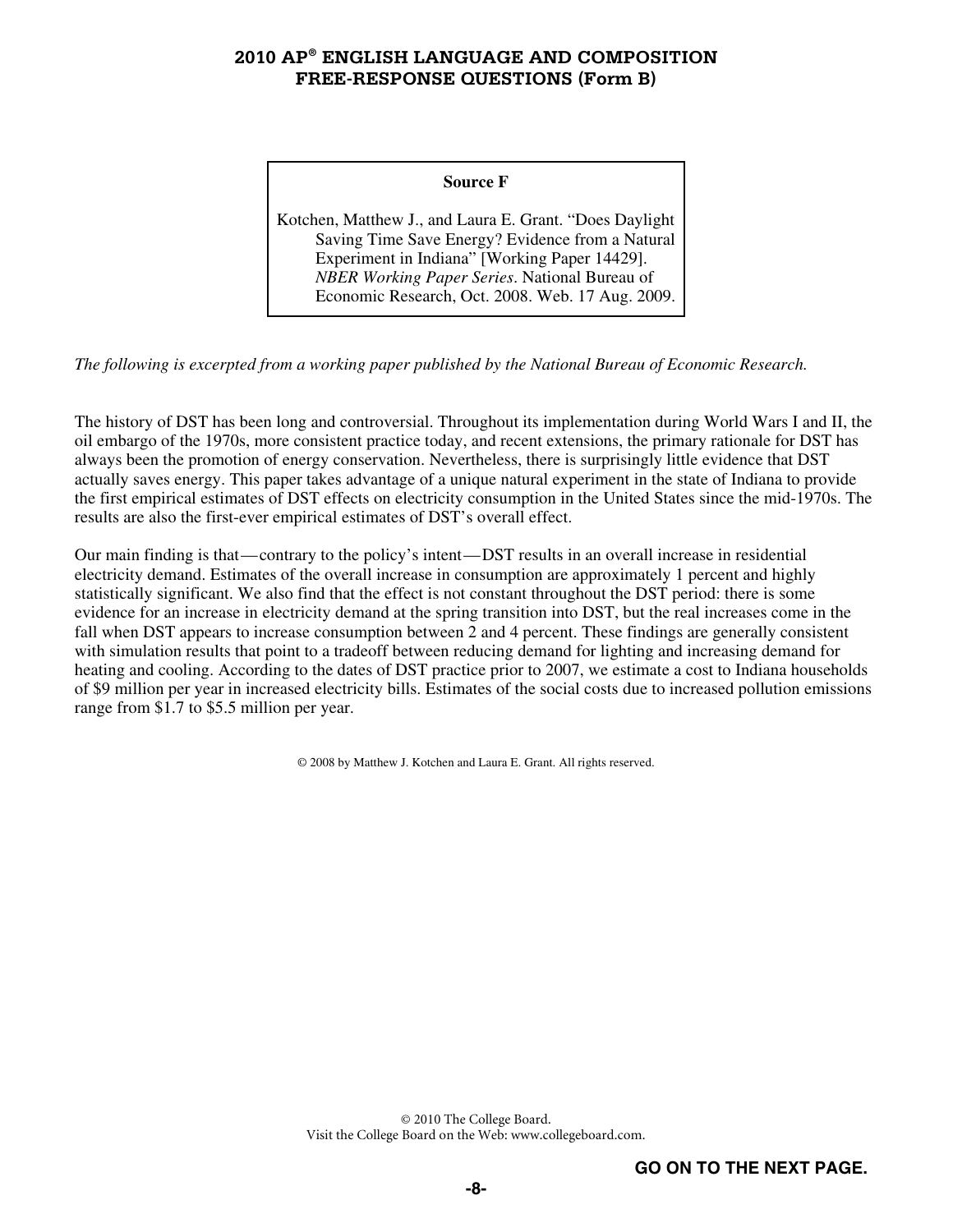#### **Question 2**

(Suggested time—40 minutes. This question counts for one-third of the total essay section score.)

The passage below is from *The Horizontal World*, Debra Marquart's 2006 memoir about growing up in North Dakota. Read the passage carefully. Then, in a well-written essay, analyze the strategies Marquart uses to characterize the upper Midwest.

Driving west from Fargo on I–94, the freeway that cuts through the state of North Dakota, you'll encounter a road so lonely, treeless, and devoid of Line rises and curves in places that it will feel like one

- - *5* long-held pedal steel guitar note. If your tires are in proper alignment, you'll only need to tap your steering wheel to keep your car on a straight-ahead path.

Now you are driving deep into the square states.

- *10* This is the way I recently heard a comedian describe the column of states that holds down the center of the country—the Dakotas, Nebraska, Kansas, Oklahoma —a region that spawns both tornadoes and Republicans.
- *15* TV news anchors often hail from this part of the world, as do the most innocent female characters in movies and prime-time TV dramas. Being blond, fresh-faced, and midwestern makes their descent into ruthless behavior in places like Los Angeles *20* and New York all the more tragic.
- "We are the folks presidents talk to when times require," Sylvia Griffith Wheeler wrote in her poem "Earthlings." Networks make up women to look like us "who will not trade their bleaches, soaps for *25* anything."
	- This is a region that contains both Garrison Keillor's Lake Wobegon<sup>1</sup> ("where all the women are strong, all the men are good-looking, and all the children are above average") and the Coen Brothers'
- 30 *Fargo*,<sup>2</sup> the macabre land of murder-by-woodchipper. Aside from this myth making, the Midwest is a place that's been considered devoid of stories, a flyover region one must endure to get to more interesting places.
- *35* Despite its easy inclines and farmable plains, the region was equally unimpressive to its earliest assessors. In the 1820s, Edwin James, the official
	- 1 a fictitious town in Keillor's radio show, *A Prairie Home Companion* 2 a 1996 film produced and directed by Joel and Ethan Coen

chronicler of Major Stephen Long's survey, declared the region "a dreary plain, wholly unfit for

- *40* cultivation," and, of course, "uninhabitable by a people depending upon agriculture for subsistence." It was Edwin James who dubbed the area between the Mississippi and the Rockies the Great American Desert, an indignity from which the region has
- *45* struggled to recover ever since.

This is the Heartland, the place where Jefferson's idea of a rectangular cadastral survey, the land grid system outlined in the Land Ordinance of 1785, found its most perfect confluence of longitude, latitude, and *50* countryside so well behaved that it laid itself down in

neat, even squares for the surveyor's instruments. Soon enough, as the surveying expedition moved west, the neatness of the grid was foiled by steep valleys, rivers, foothills, and mountains, but here in

- *55* the monotonous square states, the survey subdivided the land easily into square upon square, each measuring six miles by six miles. What followed, Richard Manning observed in *Grassland*, 3 was a war on roots: "The place was a mess, and it became a
- *60* young nation's job to fix it with geometry, democracy, seeds, steam, steel, and water." Such is the situation all of my great-grandparents

and grandparents encountered when they arrived between the years of 1885 and 1911. They traveled to

- *65* the Midwest by train to what was then the end of the line—Eureka, South Dakota. *Eureka*—from the Greek word *heureka*, meaning "I have found it"—is reported to have been the word that Archimedes cried when he found a way to test the purity of Hiero's
- *70* crown. My grandparents wouldn't have known the etymology of the word, but they would have felt it, the anticipation, as they waited along with the other immigrants from Russia to receive their allotments of land.

3 a nonfiction book about the American prairie published in 1995